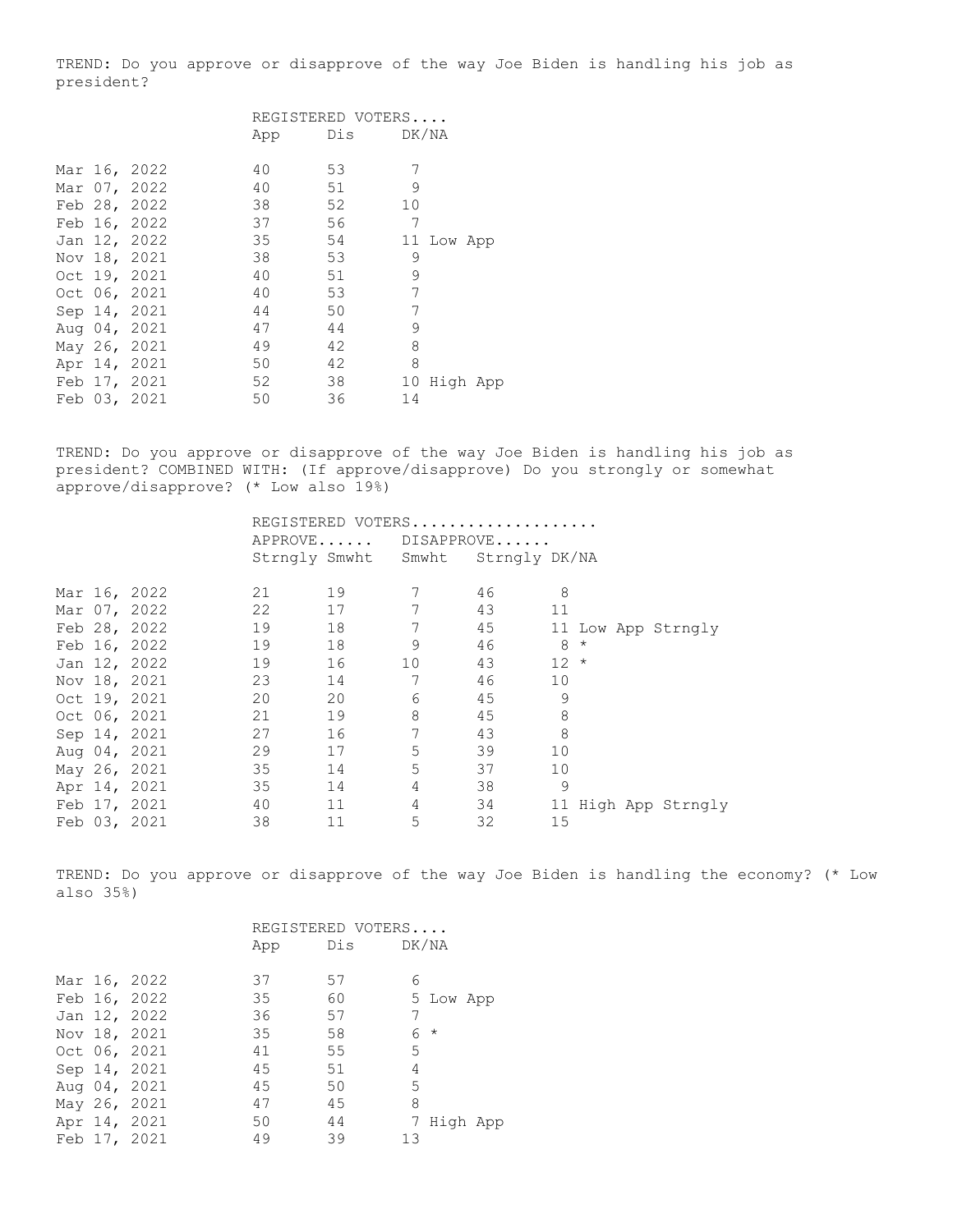TREND: Do you approve or disapprove of the way Joe Biden is handling foreign policy? (\* Low also 35%)

|  |              | REGISTERED VOTERS |     |        |            |             |
|--|--------------|-------------------|-----|--------|------------|-------------|
|  |              | App               | Dis | DK/NA  |            |             |
|  | Mar 16, 2022 | 41                | 53  | 6      |            |             |
|  | Feb 16, 2022 | 36                | 56  | 8      |            |             |
|  | Jan 12, 2022 | 35                | 55  |        | 10 Low App |             |
|  | Nov 18, 2021 | 35                | 54  | $11 *$ |            |             |
|  | Oct 06, 2021 | 36                | 58  | 6      |            |             |
|  | Sep 14, 2021 | 36                | 57  | 7      |            |             |
|  | Aug 04, 2021 | 42                | 46  |        |            | 11 High App |
|  | May 26, 2021 | 39                | 46  | 15     |            |             |

TREND: Do you approve or disapprove of the way Joe Biden is handling the response to the coronavirus?

|  |              | REGISTERED VOTERS |           |   |            |  |
|--|--------------|-------------------|-----------|---|------------|--|
|  |              | App               | Dis DK/NA |   |            |  |
|  |              |                   |           |   |            |  |
|  | Mar 16, 2022 | 50                | 45        | 5 |            |  |
|  | Feb 16, 2022 | 44                | 54        | 3 |            |  |
|  | Jan 12, 2022 | 40                | 55        |   | 5 Low App  |  |
|  | Nov 18, 2021 | 46                | 49        | 5 |            |  |
|  | Oct 06, 2021 | 49                | 48        | 3 |            |  |
|  | Sep 14, 2021 | 50                | 47        | 3 |            |  |
|  | Aug 04, 2021 | 53                | 41        | 6 |            |  |
|  | May 26, 2021 | 66                | 31        |   | 3 High App |  |
|  | Apr 14, 2021 | 65                | 30        | 6 |            |  |
|  | Feb 17, 2021 | 59                | 33        | 8 |            |  |
|  | Feb 03, 2021 | 63                | 29        |   |            |  |
|  |              |                   |           |   |            |  |

TREND: Do you approve or disapprove of the way Joe Biden is handling the response to Russia's invasion of Ukraine?

|  |              | REGISTERED VOTERS |     |       |  |
|--|--------------|-------------------|-----|-------|--|
|  |              | App               | Dis | DK/NA |  |
|  | Mar 16, 2022 | 43                | 50  | 7     |  |
|  | Mar 07, 2022 | 43                | 46  | 11    |  |
|  | Feb 28, 2022 | 40                | 47  | 13    |  |

TREND: How much of a problem has the price of gasoline been for you and your family lately: a very serious problem, a somewhat serious problem, a not too serious problem, or not a problem at all?

|  |              | REGISTERED VOTERS |     |                                       |     |              |  |
|--|--------------|-------------------|-----|---------------------------------------|-----|--------------|--|
|  |              |                   |     | Very Smwht Not too Not a              |     |              |  |
|  |              |                   |     | Serious Serious Serious Problem DK/NA |     |              |  |
|  | Mar 16, 2022 | 36 27 22          |     |                                       | 1.5 | $\mathbf{1}$ |  |
|  | May 04, 2011 | 27                | 4 O | 24                                    |     |              |  |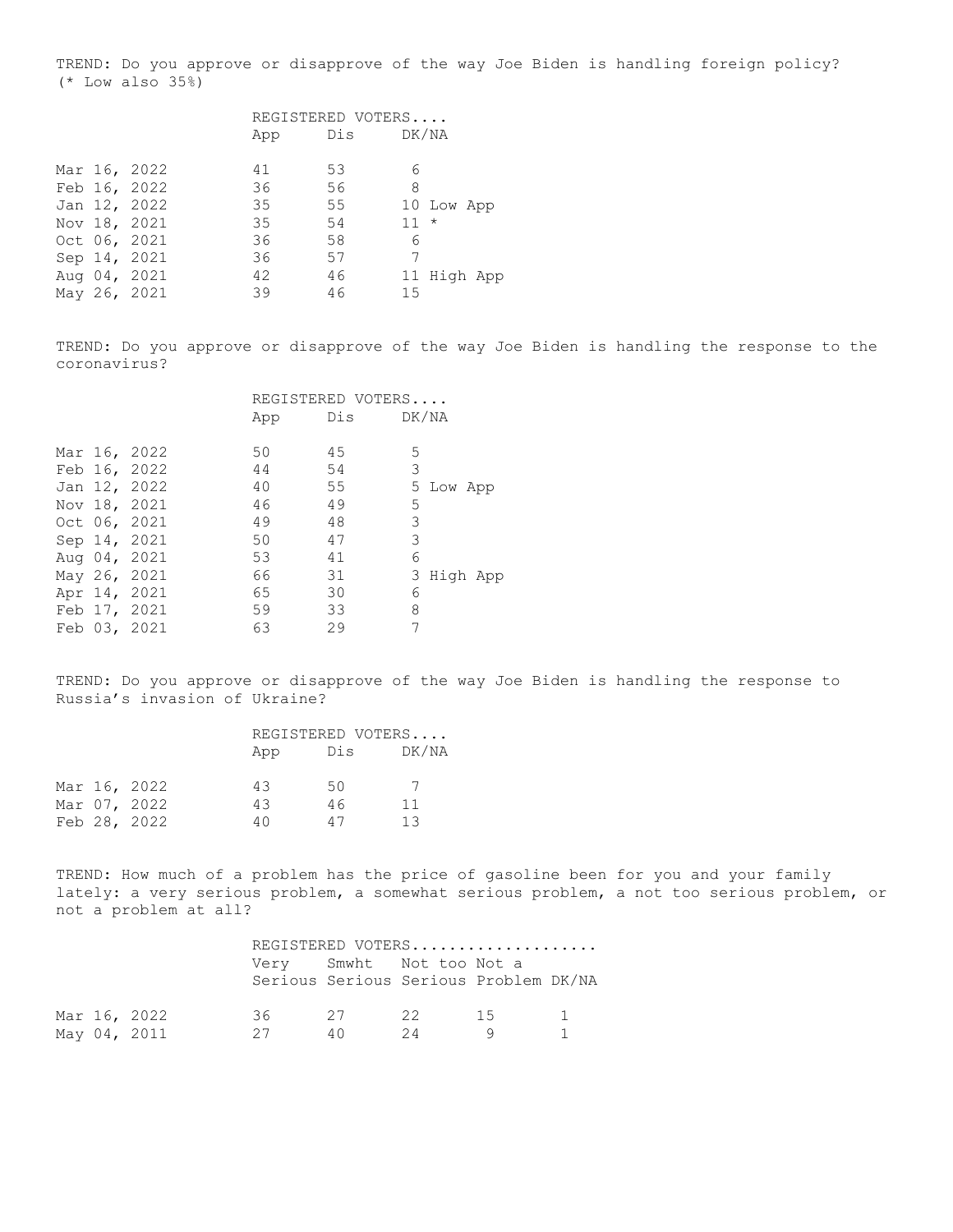TREND: As a result of the recent rise in gas prices, have you cut back significantly on your household spending, or not?

|  |              |     |     | REGISTERED VOTERS |
|--|--------------|-----|-----|-------------------|
|  |              | Yes | No. | DK/NA             |
|  |              |     |     |                   |
|  | Mar 16, 2022 | 44  | 55  |                   |
|  | May 04, 2011 | 54  | 45  |                   |
|  | May 15, 2008 | 57  | 42  |                   |
|  | Jun 14, 2007 | 48  | 51  | 1                 |
|  | Jun 02, 2006 | 50  | 49  |                   |
|  |              |     |     |                   |

TREND: As a result of the recent rise in gas prices, have you cut back significantly on how much you drive, or not?

|  |              |     |      | REGISTERED VOTERS |
|--|--------------|-----|------|-------------------|
|  |              | Yes | No l | DK/NA             |
|  |              |     |      |                   |
|  | Mar 16, 2022 | 45  | 53   | $\mathbf{1}$      |
|  | May 04, 2011 | 60  | 39   | 1                 |
|  | May 15, 2008 | 61  | 37   | $\mathcal{P}$     |
|  | Jun 14, 2007 | 58  | 41   | 1                 |
|  | Jun 02, 2006 | 56  | 43   |                   |

TREND: How closely have you been following news about Russia's invasion of Ukraine; very closely, somewhat closely, or not too closely?

|                    | REGISTERED VOTERS             |  |
|--------------------|-------------------------------|--|
| Very Smwht Not too |                               |  |
|                    | Closely Closely Closely DK/NA |  |

Mar 16, 2022 56 36 8 -

TREND: Do you think Russian President Vladimir Putin is mentally stable or mentally unstable?

|  |              | REGISTERED VOTERS |                     |    |  |  |
|--|--------------|-------------------|---------------------|----|--|--|
|  |              | $Un-$             |                     |    |  |  |
|  |              |                   | Stable stable DK/NA |    |  |  |
|  |              |                   |                     |    |  |  |
|  | Mar 16, 2022 | 24                | 61                  | 15 |  |  |
|  | Mar 07, 2022 | 20                | 61                  | 19 |  |  |
|  | Feb 28, 2022 | 31                | 50                  | 19 |  |  |
|  | Apr 02, 2014 | 48                | 33                  | 19 |  |  |
|  |              |                   |                     |    |  |  |

TREND: What concerns you more: COVID-19 or Russia's invasion of Ukraine?

|  |              |               | REGISTERED VOTERS |  |
|--|--------------|---------------|-------------------|--|
|  |              | COVID- Russia |                   |  |
|  |              | 19            | Ukraine DK/NA     |  |
|  |              |               |                   |  |
|  | Mar 16, 2022 | 12            | 81.               |  |